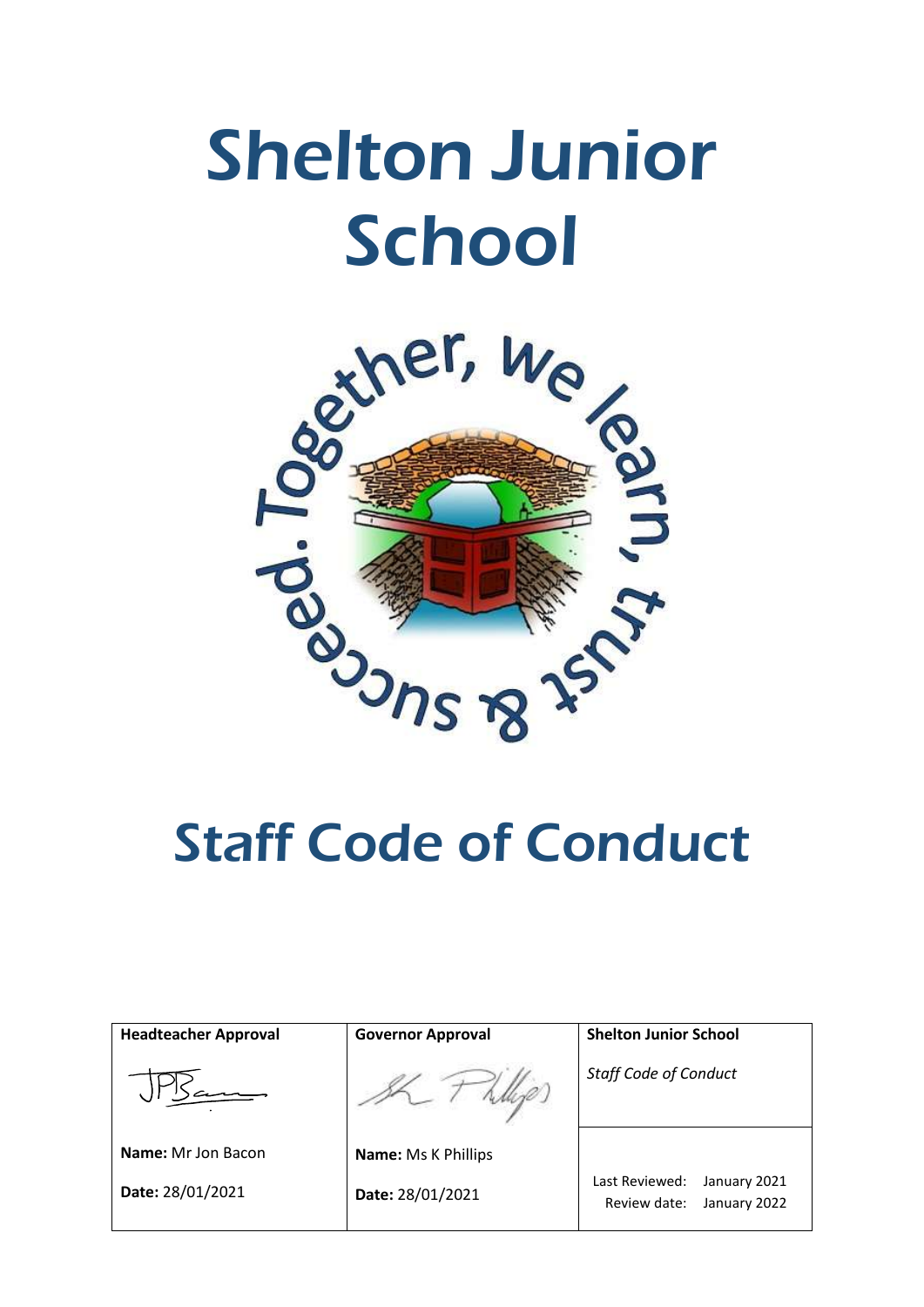# <span id="page-1-0"></span>**Policy review dates and changes**

| <b>Date</b> | By whom | <b>Summary of changes made</b>                                                                                                                 |
|-------------|---------|------------------------------------------------------------------------------------------------------------------------------------------------|
| 21/05/20251 | JB      | For clarity, section 2.1 changed "treat all pupils fairly and<br>with respect" to "treat all pupils and colleagues fairly and<br>with respect" |
|             |         |                                                                                                                                                |
|             |         |                                                                                                                                                |
|             |         |                                                                                                                                                |
|             |         |                                                                                                                                                |
|             |         |                                                                                                                                                |
|             |         |                                                                                                                                                |
|             |         |                                                                                                                                                |
|             |         |                                                                                                                                                |
|             |         |                                                                                                                                                |
|             |         |                                                                                                                                                |
|             |         |                                                                                                                                                |
|             |         |                                                                                                                                                |
|             |         |                                                                                                                                                |
|             |         |                                                                                                                                                |
|             |         |                                                                                                                                                |
|             |         |                                                                                                                                                |
|             |         |                                                                                                                                                |
|             |         |                                                                                                                                                |
|             |         |                                                                                                                                                |
|             |         |                                                                                                                                                |

Shelton Junior School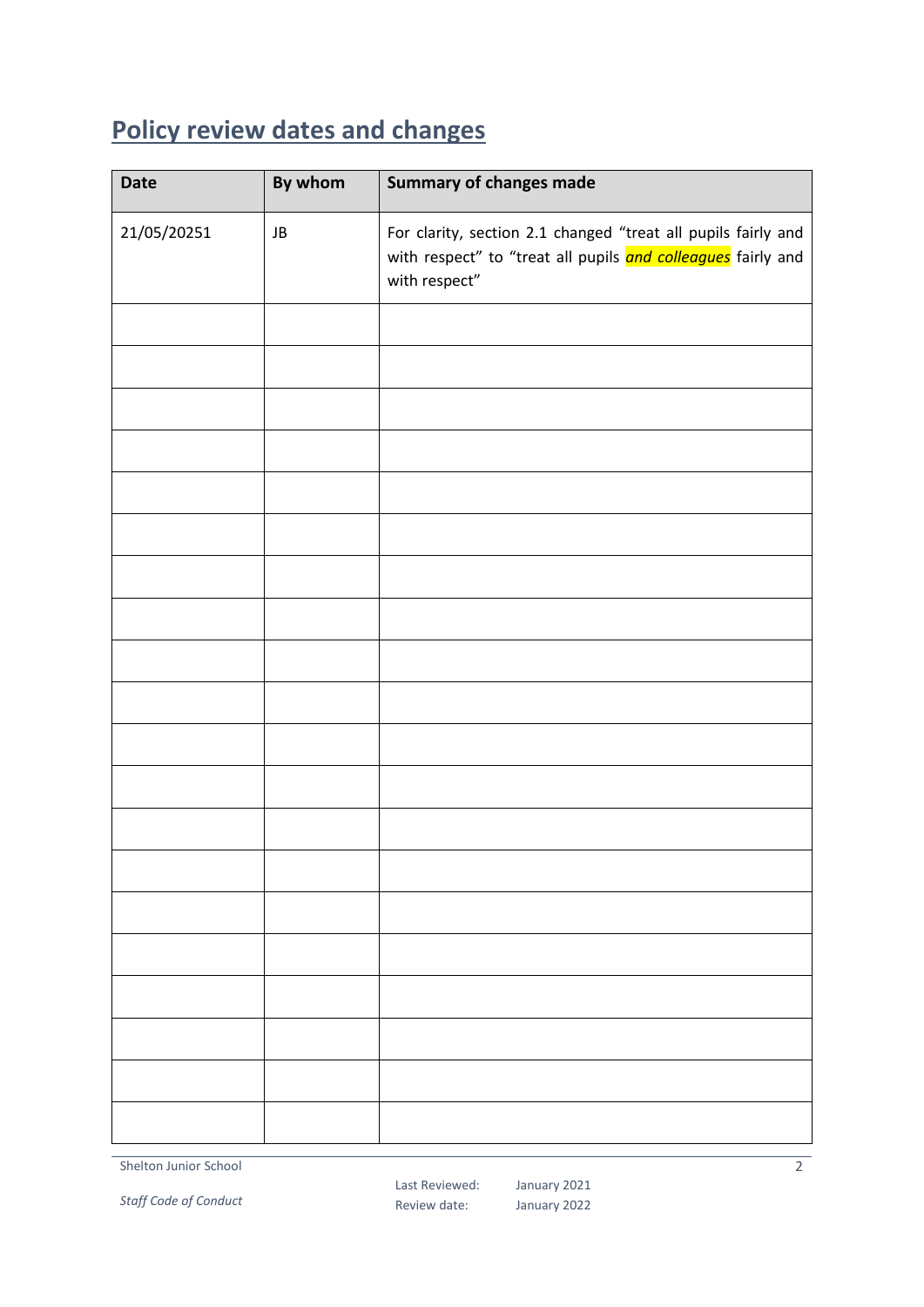# Contents

| 1.  |  |
|-----|--|
| 2.  |  |
| 3.  |  |
| 4.  |  |
|     |  |
|     |  |
|     |  |
|     |  |
|     |  |
| 5.  |  |
| 6.  |  |
| 7.  |  |
| 8.  |  |
| 9.  |  |
| 10. |  |
| 11. |  |
| 12. |  |
| 13. |  |
| 14. |  |
| 15. |  |
| 16. |  |
| 17. |  |
| 18. |  |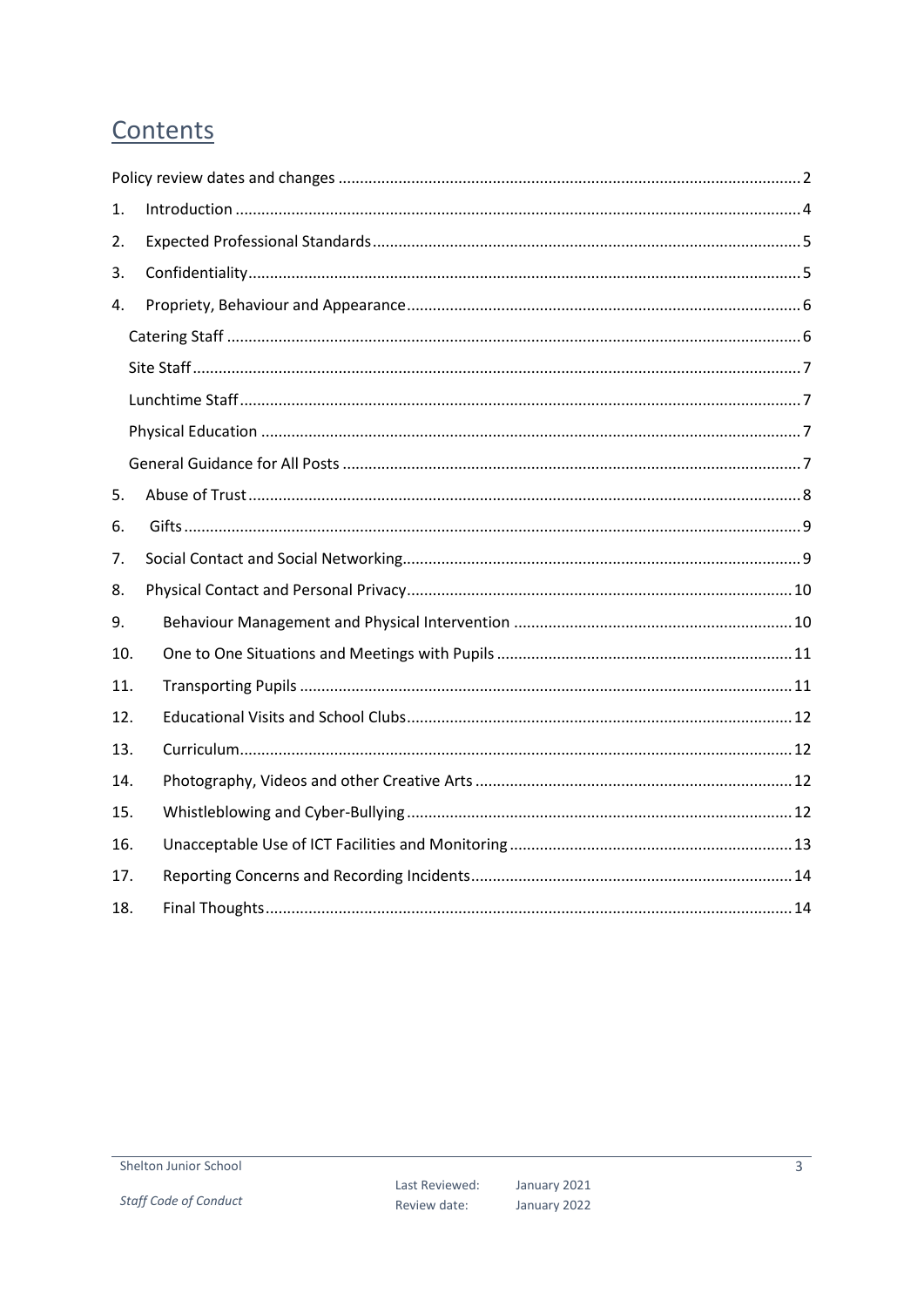#### <span id="page-3-0"></span>**1. Introduction**

1.1 This Code of Conduct ('the Code') sets out the professional standards expected of all adults who come into contact with young people who attend Shelton Junior School. It is the duty upon staff, governors and volunteers to abide by it. All staff, governors and volunteers have a duty to keep pupils safe, promote their welfare and to protect them from sexual, physical and emotional harm. This duty is, in part, exercised through the development of respectful, caring and professional relationships between adults and pupils and behaviour by adults that demonstrate integrity, maturity and good judgement. Following this Code will help to safeguard staff, governors and volunteers from being maliciously, falsely or mistakenly suspected or accused of misconduct in relation to pupils and the required professional standards.

1.2 Staff, governors and volunteers must feel able to raise issues of concern and everyone must fully recognise the duty to do so particularly in terms of child protection. Adults have a duty to report any child protection or welfare concerns to the designated member of staff in school (the Designated Safeguarding Lead). A member of staff who, in good faith, "whistleblows" or makes a public interest disclosure will have the protection of the relevant legislation.

1.3 This Code cannot provide an exhaustive list of what is, or is not, appropriate behaviour for staff, governors or volunteers. However, it does highlight behaviour which is illegal, inappropriate or inadvisable in relation to the required professional standards. There will be occasions and circumstances in which staff, governors or volunteers have to make decisions or take action in the best interests of the pupil where no specific guidance has been given. Adults are expected to make responsible and informed judgements about their own behaviour in order to secure the best interests and welfare of the pupils for which that individual is responsible.

1.4 Any member of staff who is found to have committed a breach of this Code will be subject to disciplinary action. Such behaviour may constitute gross misconduct and, as such, may result in summary dismissal. The Governors will take a strict approach to serious breaches of this Code. Governors and volunteers will also be subject to this approach.

1.5 Where an allegation of abuse is made against a member of staff, or where it is alleged that a member of staff, a governor or volunteer has:

- behaved in a way that has harmed a child, or may have harmed a child;
- possibly committed a criminal offence against or related to a child; or
- behaved towards a child or children in a way that indicates he or she may pose a risk of harm to children;

the Governors will follow the school's procedures set out in:

- the Child Protection and Safeguarding Policy (Chapter 7);
- Derby and Derbyshire Safeguarding Children Procedures; Allegations against Staff, Carers and Volunteers;
- the guidance set out in Keeping Children Safe in Education (DfE 2020);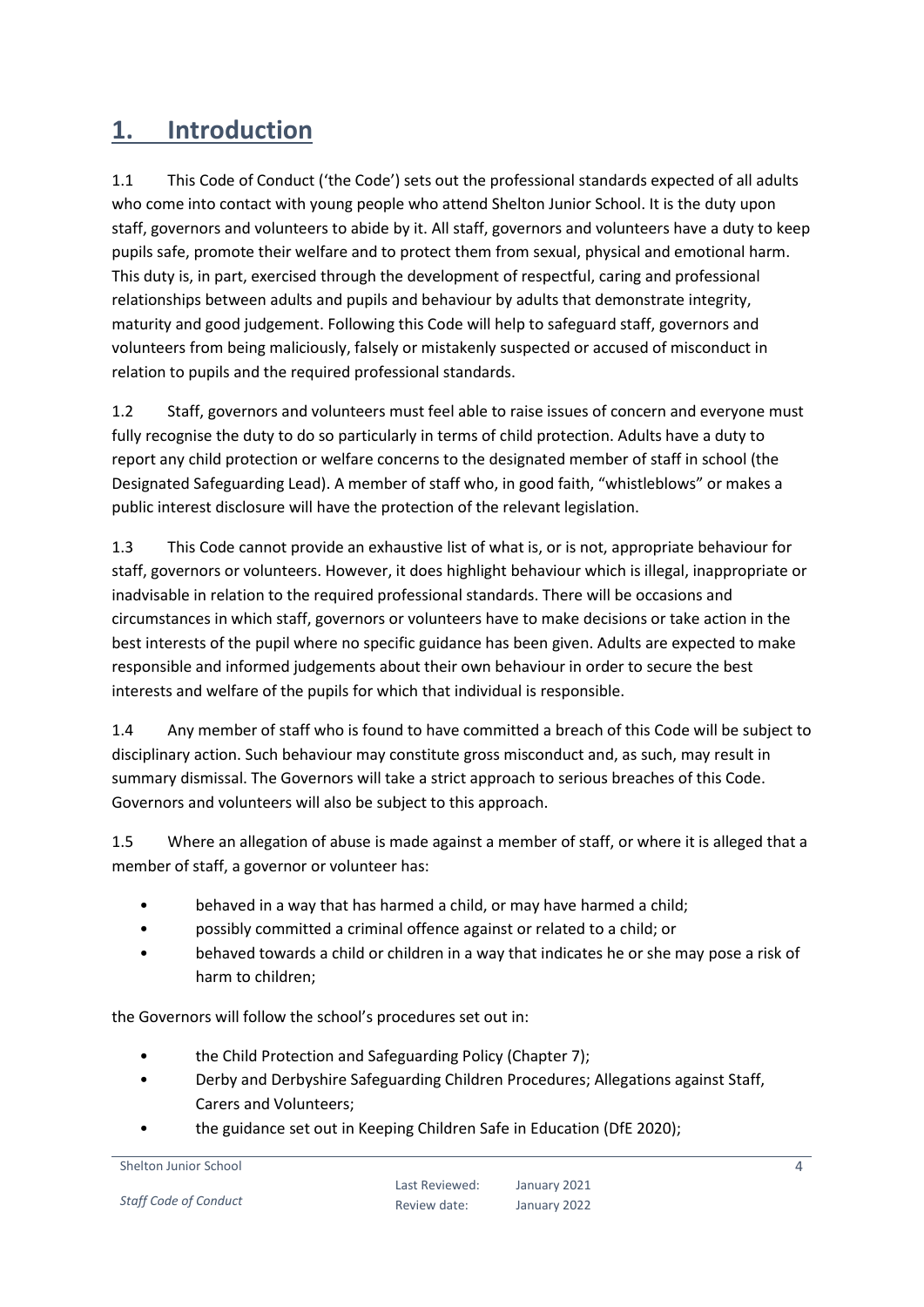# <span id="page-4-0"></span>**2. Expected Professional Standards**

2.1 All staff, governors and volunteers as appropriate to the role and/or job description of the individual, must:

- place the well-being and learning of pupils at the centre of their professional practice;
- have high expectations for all pupils, be committed to addressing underachievement, and work to help pupils progress regardless of their background and personal circumstances;
- treat all pupils and colleagues fairly and with respect. Take their knowledge, views, opinions and feelings seriously, and value diversity and individuality;
- model the characteristics they are trying to inspire in pupils, including spiritual development, enthusiasm for learning, a spirit of enquiry, honesty, tolerance, social responsibility, patience, and a genuine concern for other people;
- respond sensitively to the differences in the home backgrounds and circumstances of pupils, recognising the key role that parents and carers play in pupils' education;
- seek to work in partnership with parents and carers, respecting their views and promoting understanding and co-operation to support the young person's learning and well-being in and out of school;
- reflect on their own practice, develop their skills, knowledge and expertise, and adapt appropriately to learn with and from colleagues;
- always apply the same professional standards regardless of culture, disability, gender, language, racial origin, religious belief and/or sexual identity; and
- apply the above (where applicable) to professional relationships with colleagues.

2.2 Teachers are required to comply with the Teachers' Standards (DfE June 2013), in particular, Part 2 Personal and professional conduct.

2.3 All staff, governors and volunteers must be familiar with, and act in accordance with, Part 1 of Keeping Children Safe in Education (DfE 2020).

#### <span id="page-4-1"></span>**3. Confidentiality**

3.1 As data controllers, there is awareness and due regard to the obligations of the Data Protection Act 2018 and General Data Protection Regulations 2018 (GDPR) to ensure that personal information is processed fairly and lawfully and kept safe and secure and where appropriate is shared to support the safeguarding of children and individuals at risk. Fears about sharing information must not be allowed to stand in the way of the need to promote the welfare and protect the safety of children.

Shelton Junior School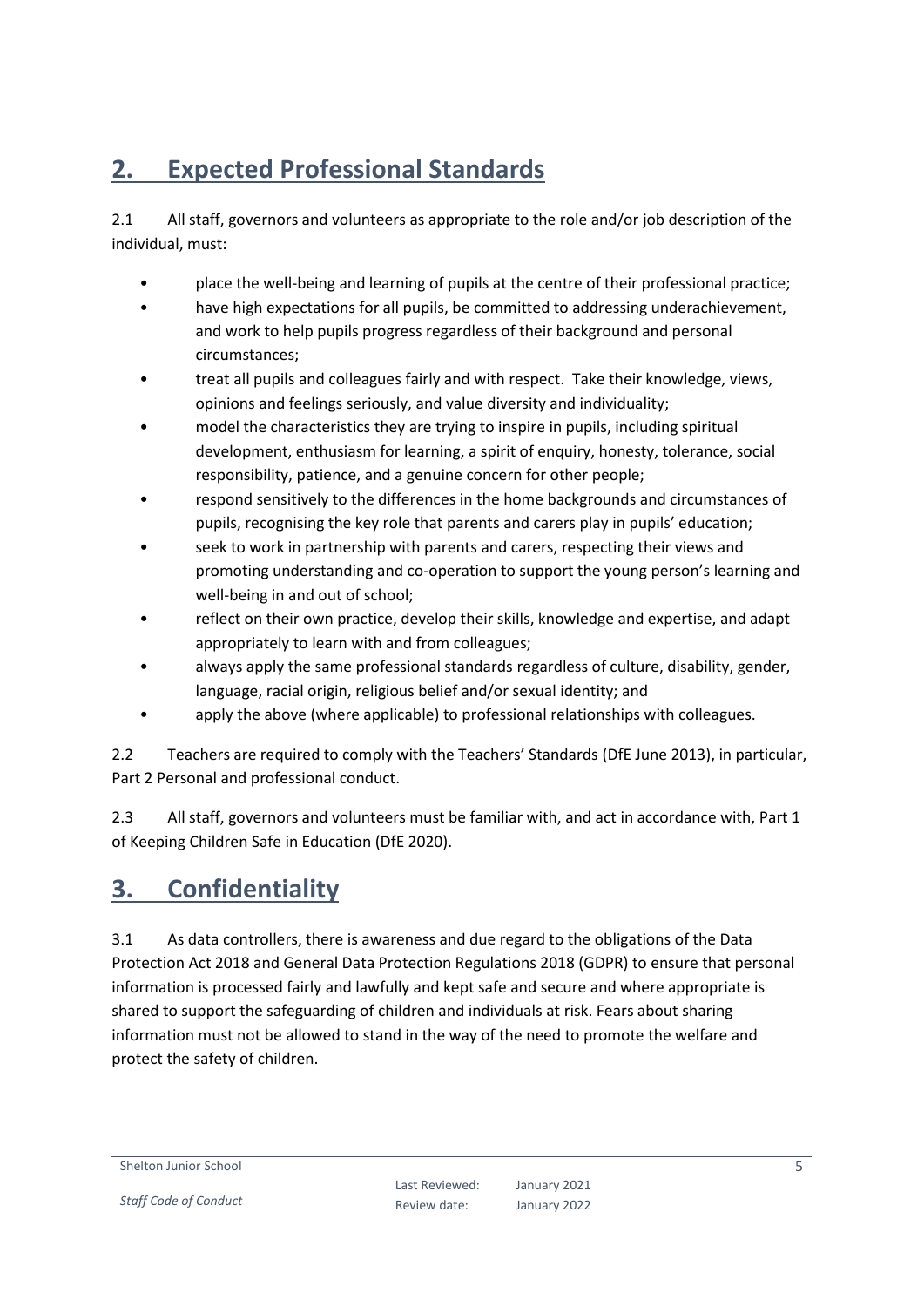3.2 Members of staff and governors may have access to confidential information about pupils in order to undertake their responsibilities. In some circumstances the information may be sensitive and/or confidential. Confidential or personal information about a pupil or her/his family must never be disclosed to anyone other than on a need to know basis. In circumstances where the pupil's identity does not need to be disclosed the information should be used anonymously. Information must never be used to intimidate, humiliate, or embarrass the pupil.

3.3 There are some circumstances in which a member of staff may be expected to share information about a pupil. For example, when abuse is alleged or suspected. In such cases, individuals have a duty to pass information on without delay to those with designated pupil protection responsibilities.

3.4 Confidential information about pupils must be held securely. Confidential information about pupils must not be held off the school site other than on security protected school equipment. Information must only be stored for the length of time necessary to discharge the task for which it is required.

3.5 If a member of staff is in any doubt about the storage or sharing of information s/he must seek guidance from a senior member of staff. Any media or legal enquiries must be passed to a member of the Senior Leadership Team.

#### <span id="page-5-0"></span>**4. Propriety, Behaviour and Appearance**

4.1 All adults working with children have a responsibility to maintain public confidence in their ability to safeguard the welfare and best interests of pupils. They should adopt high standards of personal conduct in order to maintain the confidence and respect of their colleagues, pupils and the public in general. An individual's behaviour or actions, either in or out of the workplace, should not compromise her/his position within the work setting or bring the school into disrepute. The misuse of drugs, alcohol or acts of violence would be examples of such behaviour.

4.2 Staff, governors and volunteers must ensure they are professionally dressed. For the purposes of this policy, adults are reminded that their clothing should be appropriate to their role and not likely to be viewed as offensive, revealing or sexually provocative and specifically should not distract, cause embarrassment or give rise to misunderstanding. Those who dress or appear in a manner which may be considered as inappropriate could render themselves vulnerable to criticism or allegations of misconduct.

#### <span id="page-5-1"></span>**Catering Staff**

4.3 All catering staff will be issued with protective uniform including aprons and gloves. Uniform issued to individuals must be freshly laundered for each shift. For hygiene reasons, colleagues must not travel to or from work in their uniform.

Shelton Junior School

6

*Staff Code of Conduct*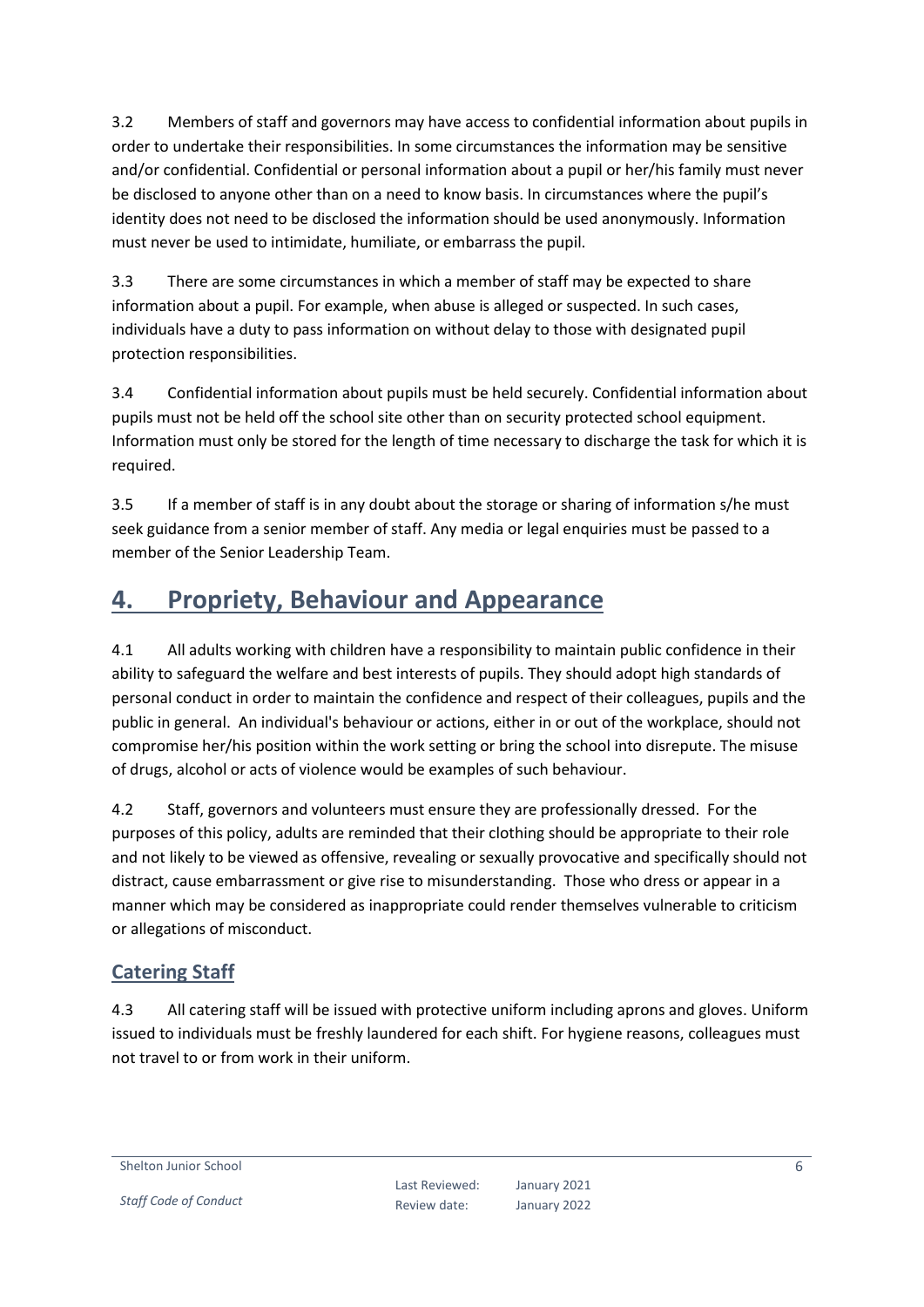#### <span id="page-6-0"></span>**Site Staff**

4.4 All site cleaning staff will be issued with uniform. These must be worn for all shifts. It is essential that PPE specific to any job be worn.

#### <span id="page-6-1"></span>**Lunchtime Staff**

4.5 Tabards will be provided to all lunchtime supervisors and must be worn when on duty. Smart black leggings/trousers should also be worn.

#### <span id="page-6-2"></span>**Physical Education**

4.6 All teaching staff should wear an appropriate PE kit for all sporting activities. Sports shoes/trainers should also be worn.

#### <span id="page-6-3"></span>**General Uniform Guidance for All Posts**

4.7

- Denim is not considered professional attire for any post at Shelton Junior School.
- Appropriate footwear should be worn. Trainers, pumps or flip flops are not considered professional attire.
- It is not considered acceptable to expose items of underwear or to reveal bare midriffs.
- Whilst it is acceptable to ensure that clothing is suitable for the weather, it must remain formal and business like.
- Shorts are not appropriate professional wear.
- Hairstyles should remain professional.
- Tattoos / piercings should not detract from the professional image of the school.
- Jewellery must not impede work, nor pose a risk to self or others. Catering and Site staff are not permitted to wear jewellery for health and safety / hygiene reasons.
- Make up should be subtle and convey a professional image.
- Uniform remains the property of Shelton Junior School and must be returned at the end of employment.
- Shelton Junior School cannot be held responsible for injury sustained as a result of not adhering to this policy.
- Inset Days Casual attire may be worn by staff.
- When attending school during school holidays, casual attire may be worn, appropriate to tasks being undertaken, but any health and safety requirements must also be taken into consideration.

4.8 Personal property which could be considered offensive must not be brought onto or stored on the school premises or on any school equipment.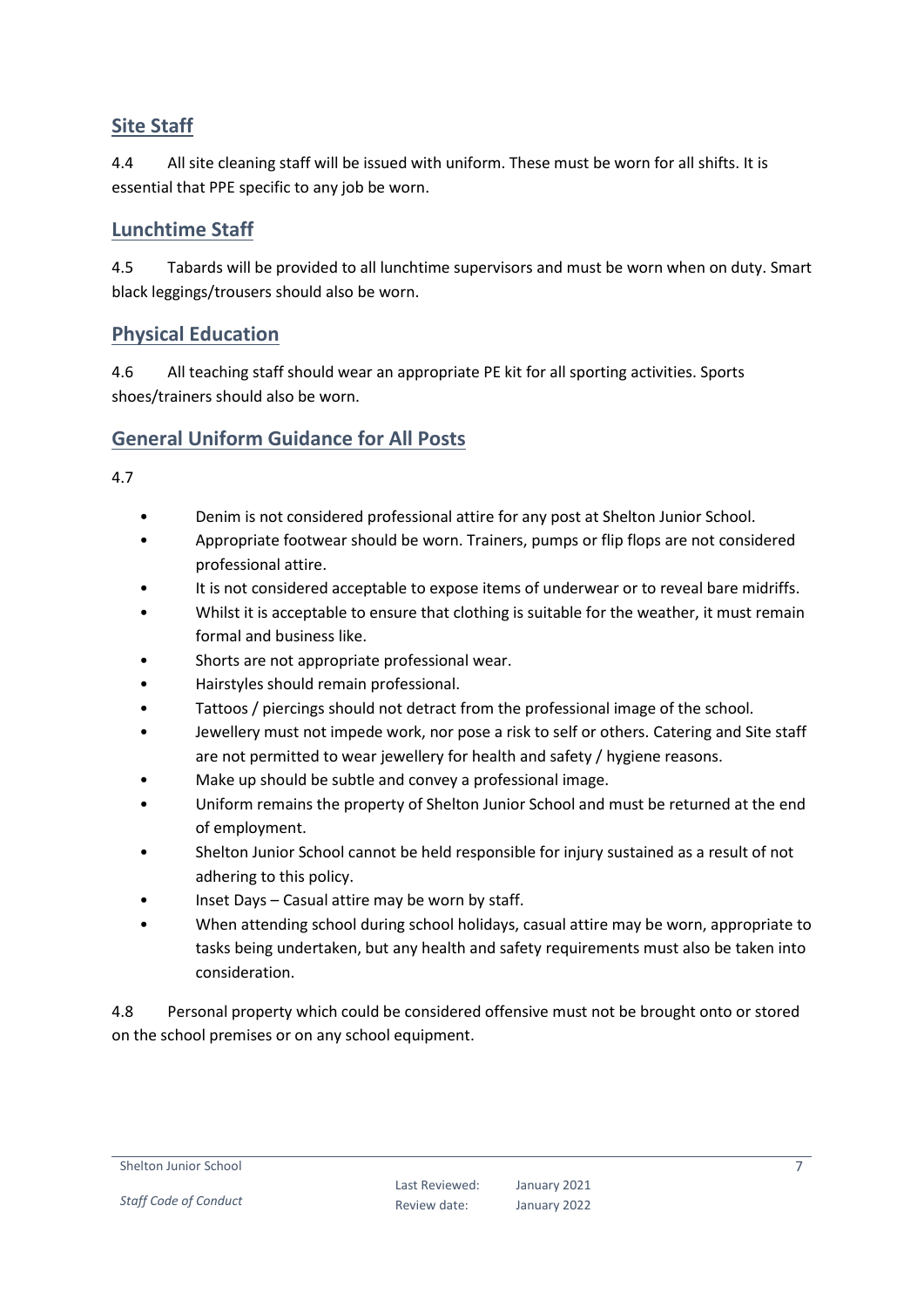#### <span id="page-7-0"></span>**5. Abuse of Trust**

5.1 A relationship between an adult and a child or young person is not a relationship between equals. There is potential for exploitation and harm of vulnerable young people. Adults should maintain appropriate professional boundaries and avoid behaviour which might be misinterpreted by others. They should report any incident with this potential.

5.2 Any sexual behaviour or activity by a member of staff, governor or volunteer with or towards a child or young person is illegal. Children and young people are protected by the same laws as adults in relation to non-consensual sexual behaviour. They are additionally protected by specific legal provisions regardless of whether there is consent or not. These include:

- Having a sexual relationship with a child under 18 if in a position of trust (defined in Section 21 Sexual Offences Act 2003) in respect of that child (even if consensual) – see Sections 16-19 Sexual Offences Act 2003), it is an offence for that person to engage in sexual activity with or in the presence of that child or to cause or incite that child to engage in or watch sexual activity.
- 'Grooming' i.e. meeting a child under the age of 16 with intent to commit a relevant offence (see Section 15 Sexual Offences Act 2003)
- Other 'grooming' behaviour giving rise to concerns of a broader child protection nature e.g. inappropriate text/email messages or images, gifts, socialising
- Possession of indecent photographs/pseudo-photographs of children
- Inappropriate behaviour towards children and/or conduct (i.e. social media, domestic abuse)

5.3 Sexual behaviour includes non-contact activities, such as causing a child or young person to engage in or watch sexual activity or the production of indecent images of children. 'Working Together to Safeguard Children 2018', defines sexual abuse as 'forcing or enticing a child or young person to take part in sexual activities, not necessarily involving a high level of violence, whether or not the child is aware of what is happening. The activities may involve physical contact, including assault by penetration (for example, rape or oral sex) or non-penetrative acts such as masturbation, kissing, rubbing and touching outside of clothing. They may also include non-contact activities, such as involving children in looking at, or in the production of sexual images, watching sexual activities, encouraging children to behave in sexually inappropriate ways, or grooming a child in preparation for abuse. Sexual abuse can take place online, and technology can be used to facilitate offline abuse. Sexual abuse is not solely perpetrated by adult males. Women can also commit acts of sexual abuse, as can other children'.

5.4 Staff, governors and volunteers must not have inappropriate relationships with pupils, have any form of communication with a child or young person which could be interpreted as sexually suggestive or provocative i.e. verbal comments, letters, notes, texts, electronic mail, phone calls, social networking contact or physical contact. Staff, governors and volunteers should take care that their language or conduct does not give rise to comment or speculations. Attitudes, demeanour and language all require care and thought.

Shelton Junior School

*Staff Code of Conduct*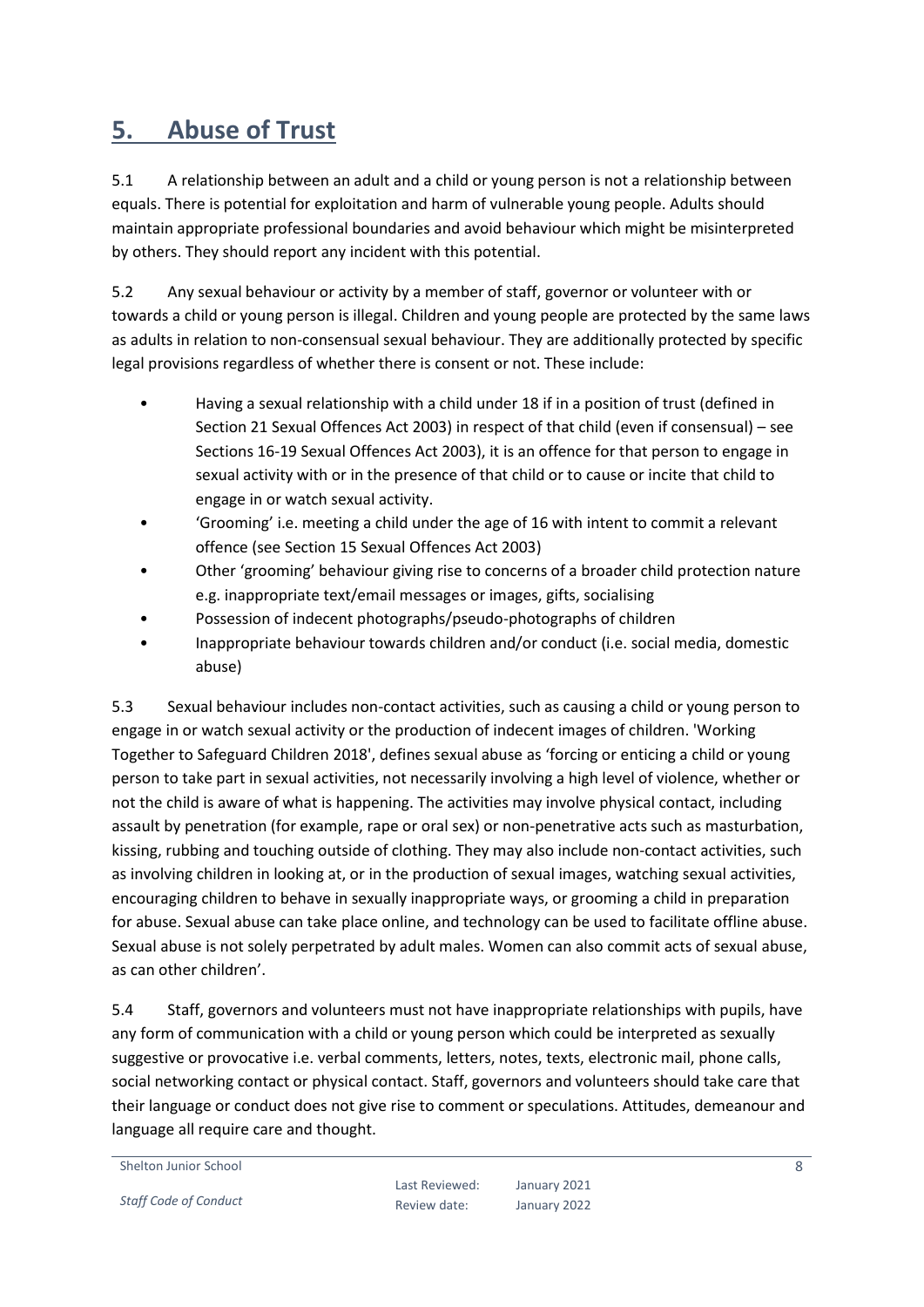5.5 There are occasions when adults embark on a course of behaviour known as 'grooming' where the sole purpose is to gain the trust of a child or young person, and manipulate that relationship so that sexual abuse can take place. Staff, governors and volunteers should be aware that conferring special attention without good reason or favouring a pupil has the potential to be construed as being part of a 'grooming' process, which is a criminal offence.

### <span id="page-8-0"></span>**6. Gifts**

6.1 It is against the law for public servants to take bribes. Staff, governors and volunteers need to take care that they do not accept any gift that might be construed by others as a bribe, or lead the giver to expect preferential treatment. There are occasions when pupils or parents wish to pass small tokens of appreciation to staff e.g. at Christmas or as a thank you and this is acceptable. However, it is unacceptable to receive gifts on a regular basis or of any significant value.

6.2 Personal gifts must not be given to pupils. Any reward given to a pupil should be consistent with the school's behaviour or rewards policy and be distributed publicly, for example, in Rewards' Assemblies.

# <span id="page-8-1"></span>**7. Social Contact and Social Networking**

7.1 Communication between pupils and adults, by whatever method, should take place within clear and explicit professional boundaries. This includes the wider use of technology such as Learning Platforms (for example: Teams, ClassDojo), mobile phones, text messaging, emails, digital cameras, videos, web-cams, websites and blogs. Staff and volunteers should not share any personal information with pupils. They should not request, or respond to, any personal information from the child/young person, other than that which might be appropriate as part of their professional role. If a pupil seeks to establish social contact, or if this occurs coincidentally, the adult should exercise his or her professional judgment in making a response and should ensure that all communications are transparent and open to scrutiny.

7.2 Staff and volunteers must not give their personal contact details such as home/mobile phone number; home or personal e-mail address or social networking details to pupils.

7.3 It is recommended that staff ensure that all possible privacy settings are activated to prevent pupils from making contact on personal profiles and to prevent students from accessing photo albums or other personal information which may appear on social networking sites.

7.4 Staff must not have any pupils or any ex-pupils under the age of 18 as friends on their social networking sites. Staff are advised not to have any online friendships with any young people under the age of 18, unless they are family members or close family friends. Staff are advised not to have online friendships with parents or carers of pupils, or members of the Board of Governors. Where such online friendships exist, staff must ensure that appropriate professional boundaries are maintained.

Shelton Junior School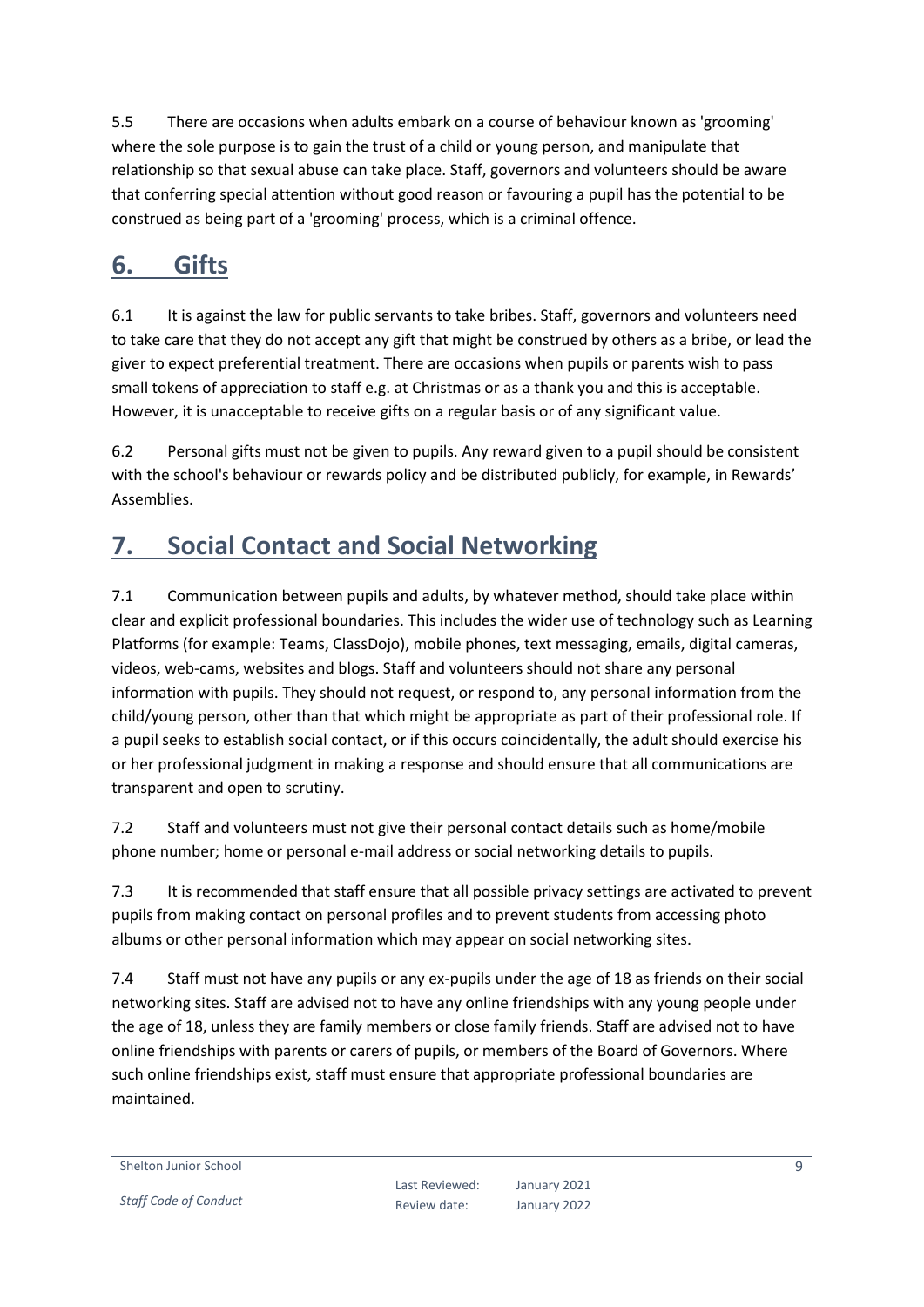7.5 Staff are personally responsible for what they communicate in social media and must bear in mind that what is published might be readily available to others, (such as pupils, the general public, future employers and friends and family) for a long time. Staff must ensure that their online profiles are consistent with the professional image discussed at 4.1 and should not post material which damages the reputation of the school or which causes concern about their suitability to work with children and young people. Those who post material which may be considered as inappropriate could render themselves vulnerable to criticism or allegations of misconduct which may be dealt with under the school's disciplinary procedure. Even where it is made clear that the writer's views on such topics do not represent those of Shelton Junior School, such comments are inappropriate.

#### <span id="page-9-0"></span>**8. Physical Contact and Personal Privacy**

8.1 There are occasions when it is entirely appropriate and proper for staff to have physical contact with pupils, but it is crucial that they only do so in ways appropriate to their professional role. When physical contact is made with pupils this should be in response to their needs at the time, of limited duration and appropriate given their age, stage of development, gender, ethnicity, culture and background. It is not possible to be specific about the appropriateness of each physical contact, since an action that is appropriate with one pupil in one set of circumstances may be inappropriate in another, or with a different pupil.

8.2 Physical contact should never be secretive or casual, or for the gratification of the adult, or represent a misuse of authority. If a member of staff or volunteer believes that an action could be misinterpreted, the incident and circumstances should be reported as soon as possible to the Headteacher.

8.3 There may be occasions when a distressed pupil needs comfort and reassurance. This may include age-appropriate physical contact. Staff should remain self-aware at all times in order that their contact is not threatening, intrusive or subject to misinterpretation.

#### <span id="page-9-1"></span>**9. Behaviour Management and Physical Intervention**

9.1 All pupils have a right to be treated with respect and dignity. Corporal punishment is unlawful in all schools. Staff and volunteers must not use any form of degrading treatment to punish a pupil. The use of sarcasm, demeaning or insensitive comments towards pupils or adults is not acceptable in any situation. Deliberately intimidating pupils or adults by shouting aggressively, hectoring or overbearing physical presence is not acceptable in any situation. Any sanctions or rewards used should be part of the Behaviour Management policy. Any member of staff who feels intimidated by a colleague should report the incident to the Headteacher. Or, if the offending person is the Headteacher, to the Chair of Governors.

9.2 Physical intervention can only be justified in exceptional circumstances. Non-statutory guidance is available from the Department of Education website. See 'Behaviour and discipline in schools Advice for headteachers and school staff' (DfE 2016) and 'Use of reasonable force Advice for headteachers, staff and governing bodies' (DfE 2013). Staff may legitimately intervene to prevent a

```
Shelton Junior School
```
*Staff Code of Conduct*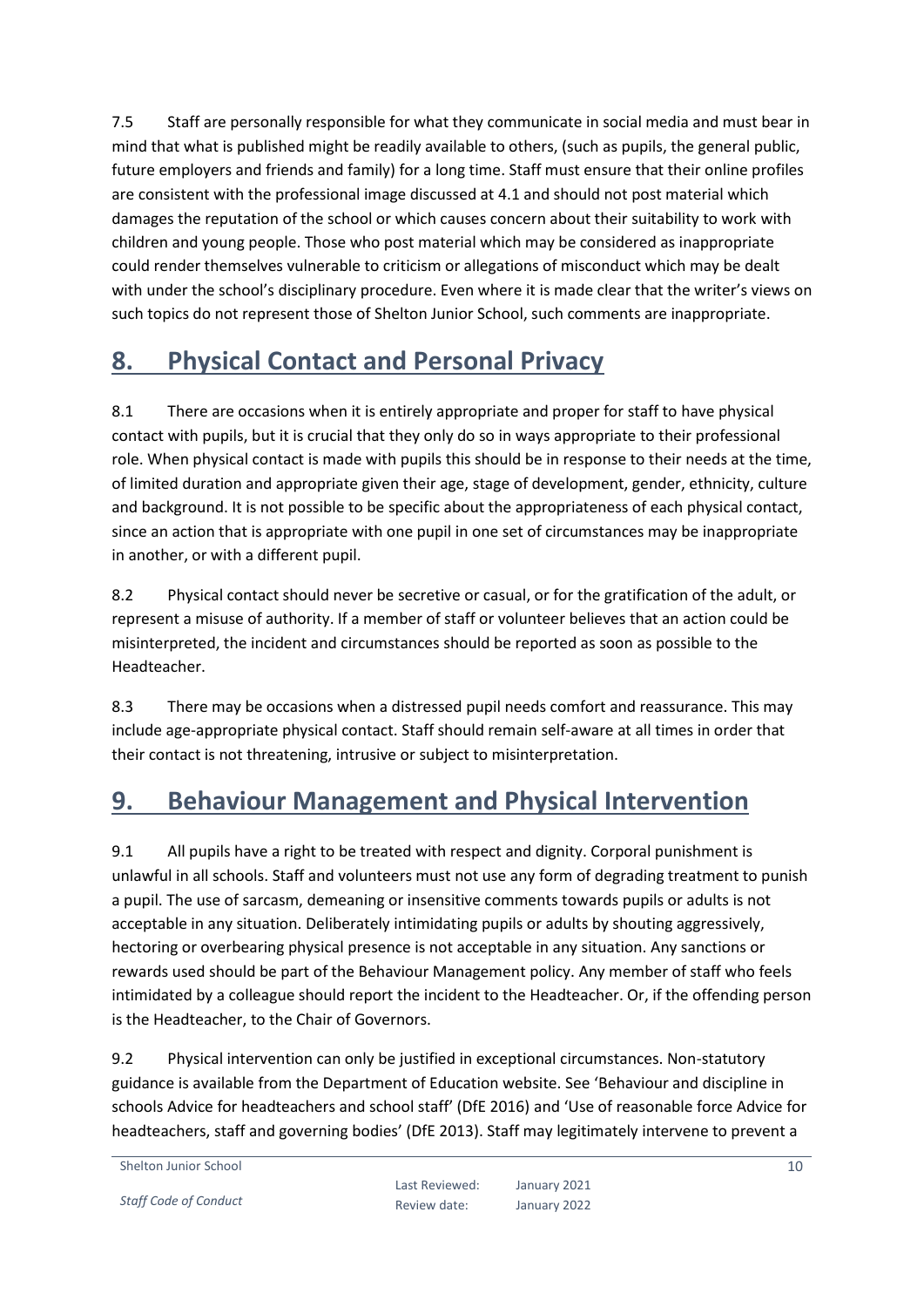pupil from committing a criminal offence, injuring themselves or others, causing damage to property, engaging in behaviour prejudicial to good order and to maintain good order and discipline. Staff should have regard to the health and safety of themselves and others. Under no circumstances should physical force be used as a form of punishment. The use of unwarranted physical force is likely to constitute a criminal offence.

9.3 All schools must have trained first aiders/appointed persons. Staff must have had the appropriate training before administering first aid or medication except in an emergency.

#### <span id="page-10-0"></span>**10. One to One Situations and Meetings with Pupils**

10.1 Every attempt should be made to ensure that the safety and security needs of both staff and pupils are met. Where such a meeting is necessary, it is advisable to avoid remote or secluded areas of the school and to ensure that the door of the room is left open and/or visual/auditory contact with others is maintained. Any arrangements should be reviewed on a regular basis.

10.2 Pre-arranged meetings with pupils away from the school premises or on the school site when the school is not in session are not permitted unless written approval is obtained from their parent/ carer and the Headteacher or other senior colleague with delegated authority.

10.3 No child or young person should be in or invited into, the home of an adult who works with them, unless the reason for this has been established and agreed with parents/carers and a senior manager/Headteacher.

#### <span id="page-10-1"></span>**11. Transporting Pupils**

11.1 In certain situations e.g. out of school activities, staff, governors or volunteers may agree to transport pupils. Transport arrangements should be made in advance by a designated member of staff. Wherever possible and practicable transport should be provided other than in private vehicles, with at least one adult additional to the driver acting as an escort.

11.2 Adults should ensure that their behaviour is safe and that the transport arrangements and the vehicle meet all legal requirements. They must ensure that the vehicle is roadworthy and appropriately insured and that the maximum capacity is not exceeded

11.3 It is inappropriate for staff to offer lifts to a pupil outside their normal working duties, unless this has been brought to the attention of the line manager and has been agreed with parents/carers.

11.4 There may be occasions where a pupil requires transport in an emergency situation or where not to give a lift may place a pupil at risk. Such circumstances must always be recorded and reported to a member of the Leadership Team and parents/carers.

11.5 Parent volunteer drivers must complete the paperwork provided by Shelton Junior School prior to transporting young people.

Shelton Junior School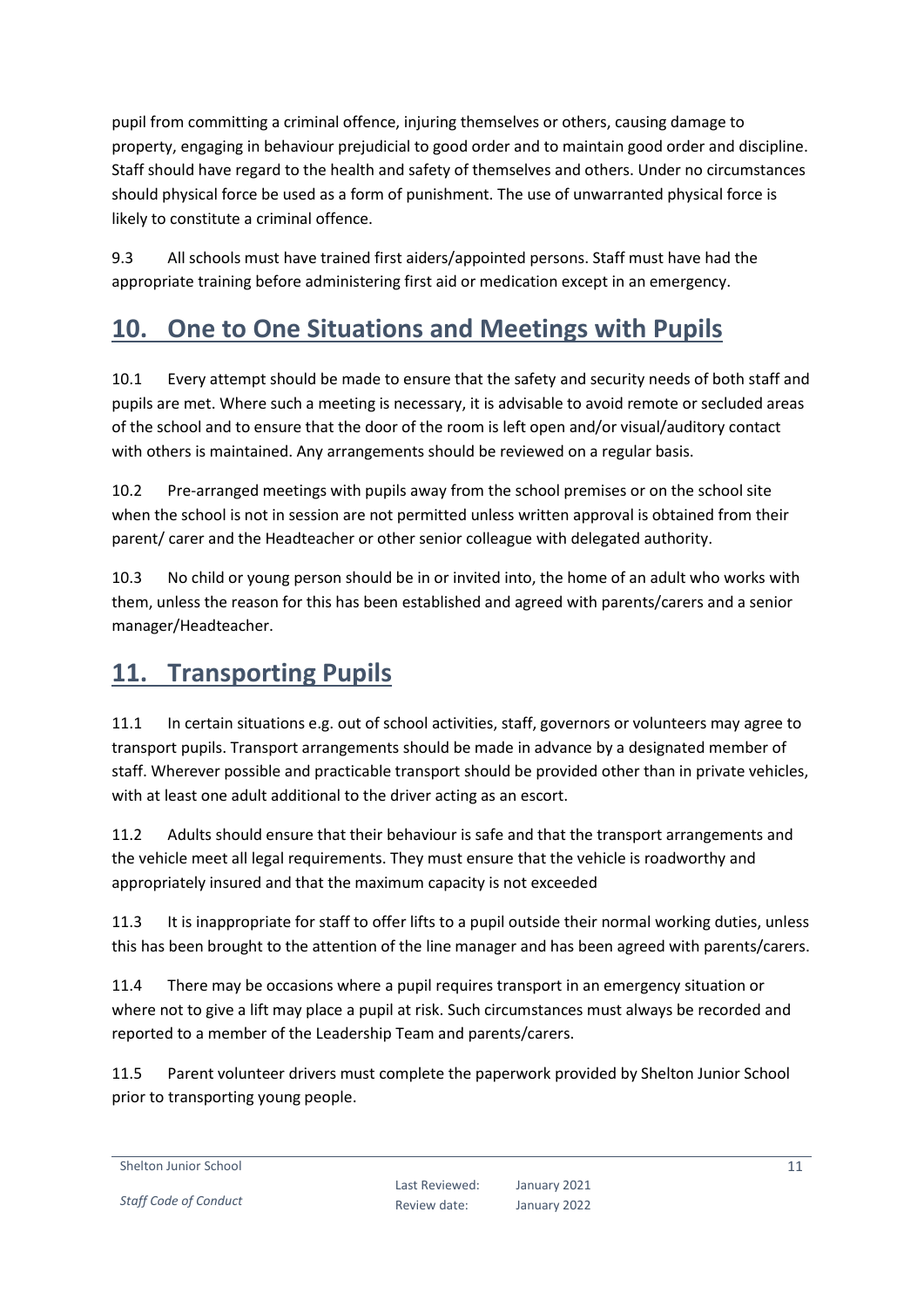# <span id="page-11-0"></span>**12. Educational Visits and School Clubs**

12.1 Staff, and volunteers should take particular care when supervising pupils in the less formal atmosphere of an educational visit, particularly in a residential setting, or after-school activity. Staff and volunteers remain in a position of trust and the same standards of conduct apply.

#### <span id="page-11-1"></span>**13. Curriculum**

13.1 Many areas of the curriculum can include or raise subject matter which is explicit, or of an otherwise sensitive nature. Care should be taken to ensure that resource materials cannot be misinterpreted and clearly relate to the learning outcomes identified by the lesson plan.

13.2 Please refer to the School's policy on sex and relationships education.

#### <span id="page-11-2"></span>**14. Photography, Videos and other Creative Arts**

14.1 Please refer to the school's guidance on the use of images and the consent forms therein.

14.2 Many school activities involve the taking or recording of images. This may be undertaken as part of the curriculum, extra curriculum activities, for publicity, or to celebrate achievement. This is positively encouraged. The Data Protection Act 1998 and GDPR affects the use of photography. An image of a child is personal data and it is, therefore, a requirement under the Act that consent is obtained from the parent of a child before any images are made (such as those used for school web sites, notice boards, productions or other purposes). Staff will be made aware (by the admin department) of any pupils whose images cannot be used for these purposes.

14.3 Adults should only use equipment provided or authorised by the school to make/take images and should not use personal mobile telephones or any other similar personal devices to make/take images.

14.4 The following guidance must be followed:

- if a photograph is used, avoid naming the pupil
- if the pupil is named, avoid using the photograph
- photographs/images must be securely stored and used only by those authorised to do so
- be clear about the purpose of the activity and about what will happen to the photographs/images when the lesson/activity is concluded
- ensure that all photographs/images are available for scrutiny in order to screen for acceptability
- be able to justify the photographs/images made

#### <span id="page-11-3"></span>**15. Whistleblowing and Cyber-Bullying**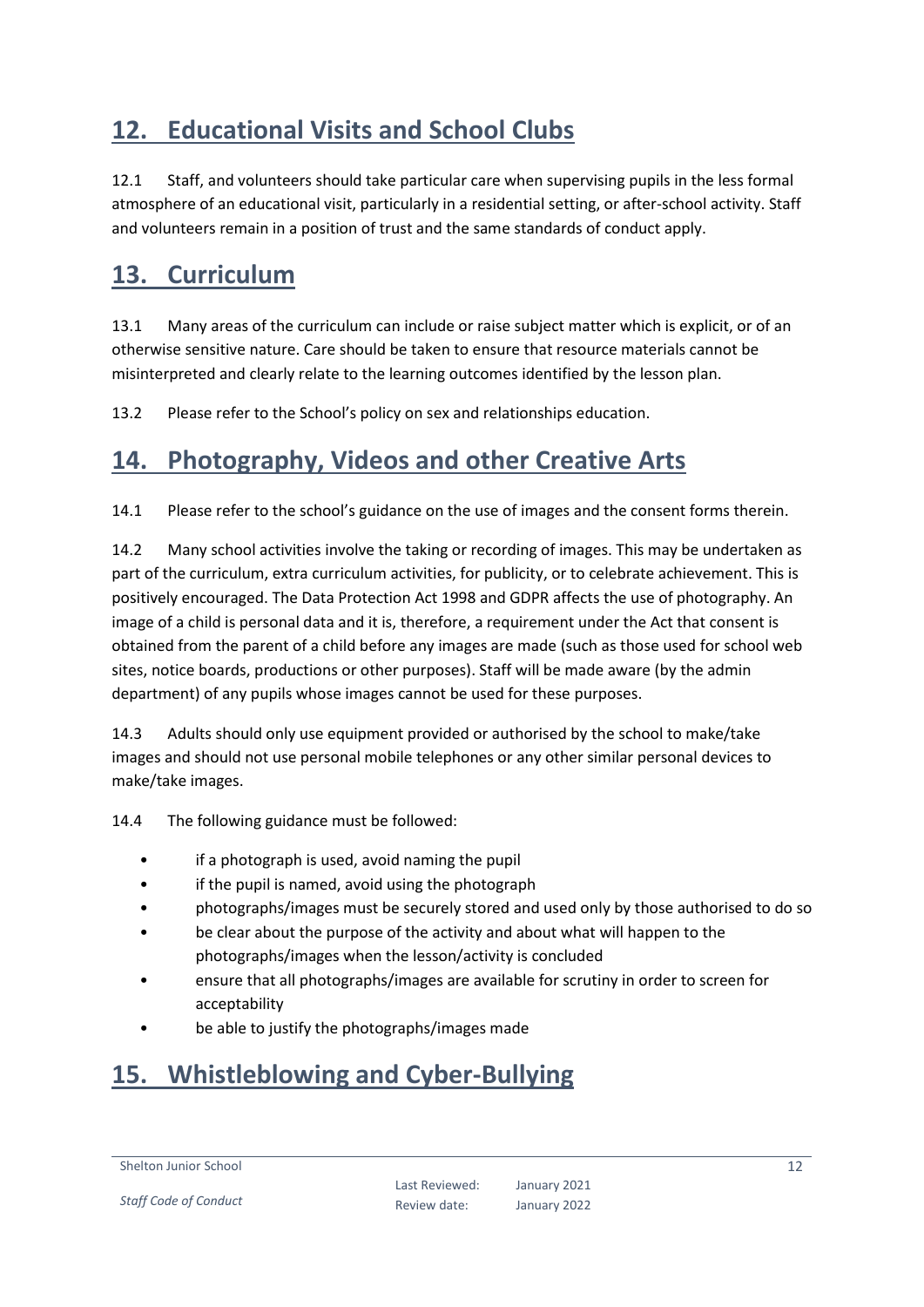15.1 Staff who have concerns about any alleged abuse or inappropriate use of digital resources, virtual learning environments, camera/recording equipment, telephony, social networking sites, email or internet facilities or inappropriate communications, whether by pupils, parents, carers or staff, or others should alert the Headteacher. Where a concern relates to the Headteacher this should be reported to the Chair of Governors. If a matter concerns child protection it should also be reported to the Designated Safeguarding Lead.

15.2 Cyber-bullying can be experienced by staff as well as pupils. Staff should notify the Headteacher if they are subject to cyber-bullying. The School will endeavour to protect staff and stop any inappropriate conduct.

### <span id="page-12-0"></span>**16. Unacceptable Use of Digital Facilities and Monitoring**

16.1 Posting, creating, accessing, transmitting, downloading, uploading or storing any of the following material (unless it is part of an authorised investigation) is likely to amount to gross misconduct and result in summary dismissal (this list is not exhaustive):

- pornographic or sexually suggestive material or images of children or adults which may be construed as such in the circumstances (that is, writing, texting, pictures, films and video clips of a sexually explicit or arousing nature);
- any other type of offensive, obscene or discriminatory material or criminal material or material which is liable to cause distress or embarrassment to the School or others.

16.2 The contents of the school's computing and digital resources and communications systems are the school's property. Therefore, staff should have no expectation of privacy in any message, files, data, document, facsimile, telephone conversation, social media post, conversation or message, or any other kind of information or communications transmitted to, received or printed from, or stored or recorded on the school's electronic information and communications systems.

16.3 The school reserves the right to monitor, intercept and review, without further notice, staff usage of digital resources and communications systems, including but not limited to telephone, email, messaging, voicemail, CCTV, internet and social media postings and activities, to ensure that the rules are being complied with and for the following purposes:

- to monitor whether the use of the e-mail system or the internet is legitimate and in accordance with this Code:
	- o to assist in the investigation of alleged wrongful acts; or
	- o to comply with any legal obligation

16.4 Staff consent to monitoring by acknowledgement of this Code and the use of the school's resources and systems. We may store copies of data or communications for a period of time after they are created, and may delete such copies from time to time without notice. If necessary information may be handed to the police in connection with a criminal investigation.

Shelton Junior School